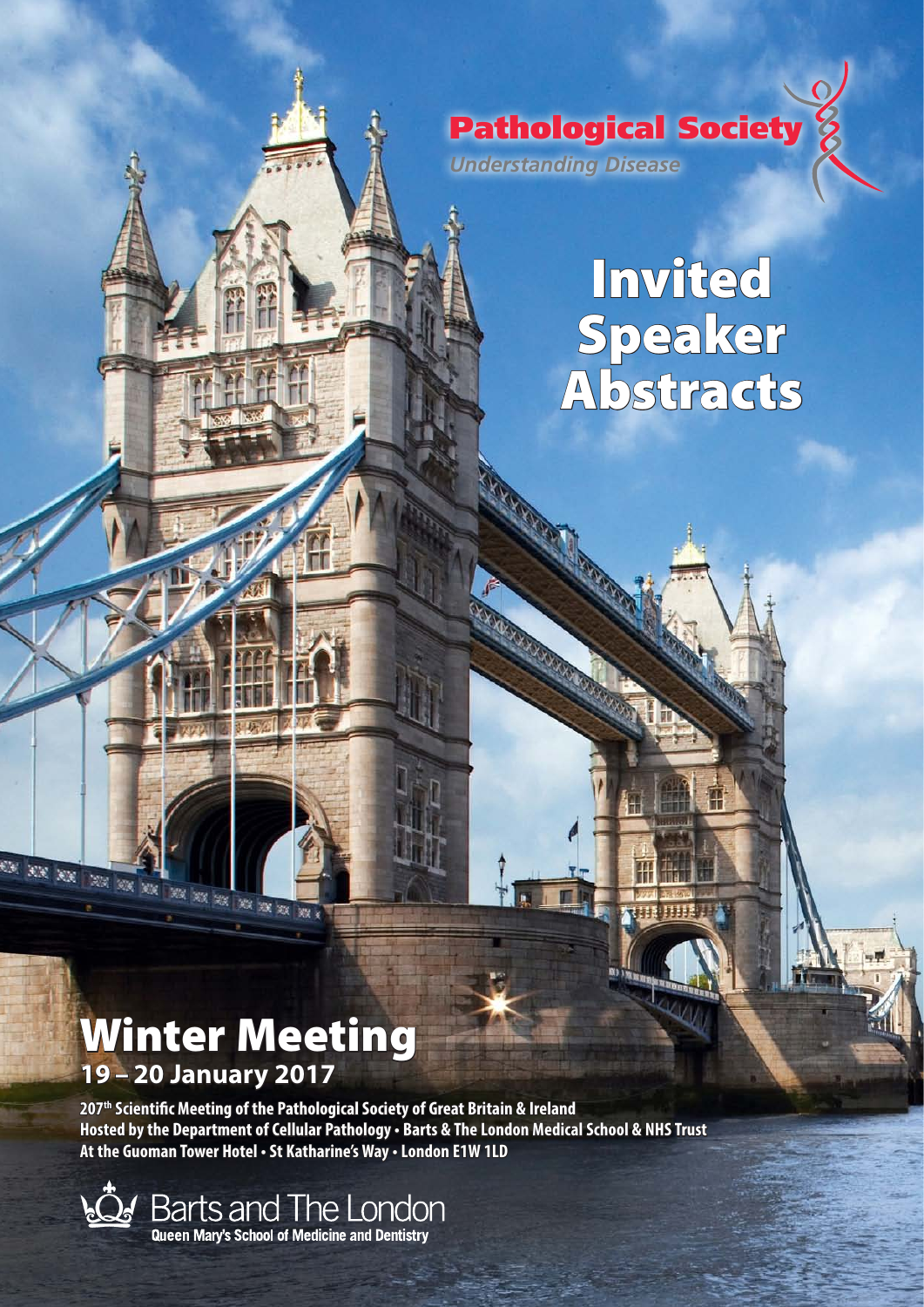## **S1**

#### **Grading Cancer Evolution for Prognostication**

P TA Graham

#### *Barts Cancer Institute, QMUL, London, UK*

The question "what is the prognosis of this tumour?" is the same question as "how will this tumour evolve next?". Consequently, it seems logical that efficacious prognostic and treatment-predictive biomarkers can be found by *measuring the evolutionary process of cancer development itself*. But current biomarkers, including state-of-the-art in molecular diagnostics, measure only the *outputs* of the evolutionary process: factors including the organisation, spread, shape and expression profiles of tumour cells. I will describe our (and others') development of evolutionary biomarkers that quantify the underlying dynamics of tumour evolution and are also mindful of the tumour microenvironment that imposes selective pressures on the tumour cells. Intra-tumour heterogeneity is one such biomarker. The level of diversity within a population largely determines how evolvable that population is: if there is no diversity natural selection cannot operate, whereas diverse populations are likely to contain well-adapted individuals that can prosper in changing environments. Consequently worse prognosis is expected to correlate with increased within-tumour diversity. I will describe how we have measured within-tumour diversity, both genetically and phenotypically, and used these measures to successfully determine prognosis in both established cancers and in premalignant lesions.

#### **S2 'Born to be Bad' – How Evolutionary Dynamics Determine Prognosis**

P DSS Shibata

#### *University of Southern California Keck School of Medicine, Los Angeles, USA*

Multi-regional sequencing studies, particularly comparing mutations from opposite tumour sides, reveal that most human colorectal tumors are single expansions. Many of the mutations detectable by conventional exome sequencing appear to originate from the first few growth divisions. Therefore, one can analyze the genetic and spatial information encoded in a present-day tumour to reconstruct (or coalesce) back to its start, when the tumour first started growing. The distributions of mutations in colorectal tumours are consistent with star-like phylogenies and neutral evolution during growth, where selection is primarily conferred by the public drivers present in the final first tumour cell rather than from private mutations acquired stepwise during growth. Therefore, the malignant potential of the final tumour is essentially determined by phenotype of its first tumour cell (i.e. "born to be bad or born to be good"). From a practical standpoint, sampling from opposite tumour sides more readily distinguishes between public mutations, present in all tumour cells, and private mutations acquired during growth. In addition, events that occur early during such "Big Bang" tumour expansions largely determine the intratumoural heterogeneity in the final tumour. For example, in cancers, the abnormal cell mobility or intermixing eventually needed for invasion or metastasis can be expressed in its first tumour gland, resulting in the same private mutation on opposite sides of the final tumour. Moreover, neutral evolution during tumour growth may help explain subsequent therapeutic resistance because it maximizes the numbers of potentially resistant variants within a tumour population. Like the start of the real universe, it may be possible to reconstruct in great detail the starts of individual human tumours by sampling from its different parts.

# **S3**

#### **TRACERx Renal (TRAcking Renal Cell Carcinoma Evolution Through Therapy (Rx))**

P S Turajlic

*The Francis Crick Institute, London, UK*

Identifying and understanding the genomic events that drive cancer is fundamental for delivering precision medicine. In addition to identifying recurrent genomic driver aberrations across multiple tumour types next-generation sequencing (NGS) studies have revealed extensive intra-tumour heterogeneity (ITH) evidenced by genetically distinct subclones existing within a single tumour. ITH is a significant hurdle for precision medicine, not least through the effect of tumour sampling bias on prognostic and predictive biomarker development. ITH is an emerging theme in ccRCC. Our group has demonstrated profound ITH in a cohort of ccRCCs revealing branched tumour evolution. Critically, the majority of known driver events and potential therapeutic targets are found to be subclonal suggesting that they are under-represented in single biopsies. The impact of ITH on the course and treatment of ccRCC is an area of unmet scientific and clinical need. Multi-disciplinary approaches to decipher evolution in ccRCC, allow us to examine: (1) the association of ITH with disease progression (informing the management of small renal masses); (2) the relationship between the clonal architecture of the primary tumour and its metastases (helping to define the role of nephrectomy, lymph node clearance, metastasectomy and thrombectomy in the setting of early or advanced disease); and (3) the routes to treatment resistance (potentially informing systemic therapy combinatorial approaches). To this end we have set up TRACERx Renal (TRAcking Renal Cell Carcinoma Evolution Through Therapy (Rx)), a multi-site, multi-disciplinary study which aims to collect and analyse a large number of cases which reflect a range of ccRCC stages and metastatic patterns.

# **S4**

#### **Clonal Evolution in Lymphoma and Leukaemia** P J Fitzgibbon

*Queen Mary University of London, London, UK*

The Centre of Haemato-Oncology at Barts in London maintains one of the largest collections of sequential lymphoma and leukaemia tumour tissue repositories in the UK and this has provided us with a unique opportunity to trace the genetic changes in these cancers over time. In Follicular lymphoma (FL), the t(14;18) is considered the earliest molecular lesion resulting in the upregulation of the pro survival factor Bcl2 creating a pool of long lived B cells that give rise to indolent lymphoma. We have uncovered a highly complex pattern of tumour evolution in these lymphomas, consistent with the existence of a common progenitor B cell (CPC) population which we now believe is critical for propagating new episodes of disease and which is responsible for the tell tail relapsing remitting course associated with this indolent disease. The clonal relationship between this CPC population and the corresponding mature tumour can follow either a 'rich' or 'sparse' evolutionary pattern, dependent on the genetic semblance between progenitor and lymphoma populations and is enriched for mutations in components of the epigenome, including histone methyl (KMT2D) and acetyl-transferases (CREBBP). A knowledge of the stability of mutations throughout the course of the disease has informed the creation of a translational pipeline suitable for precision medicine where our group in conjunction with the PMAL (precision medicine in aggressive lymphoma consortium) is concentrating on testing the efficacy of targeting activating mutations in EZH2 and the mTOR pathway. Altogether, our experiments suggest that a diagnostic sample in isolation is not sufficient to capture all the information needed in order to optimise and manage patient care most effectively. Spatial and temporal variations in the genetic architecture of these tumours must be considered in biomarker led investigation.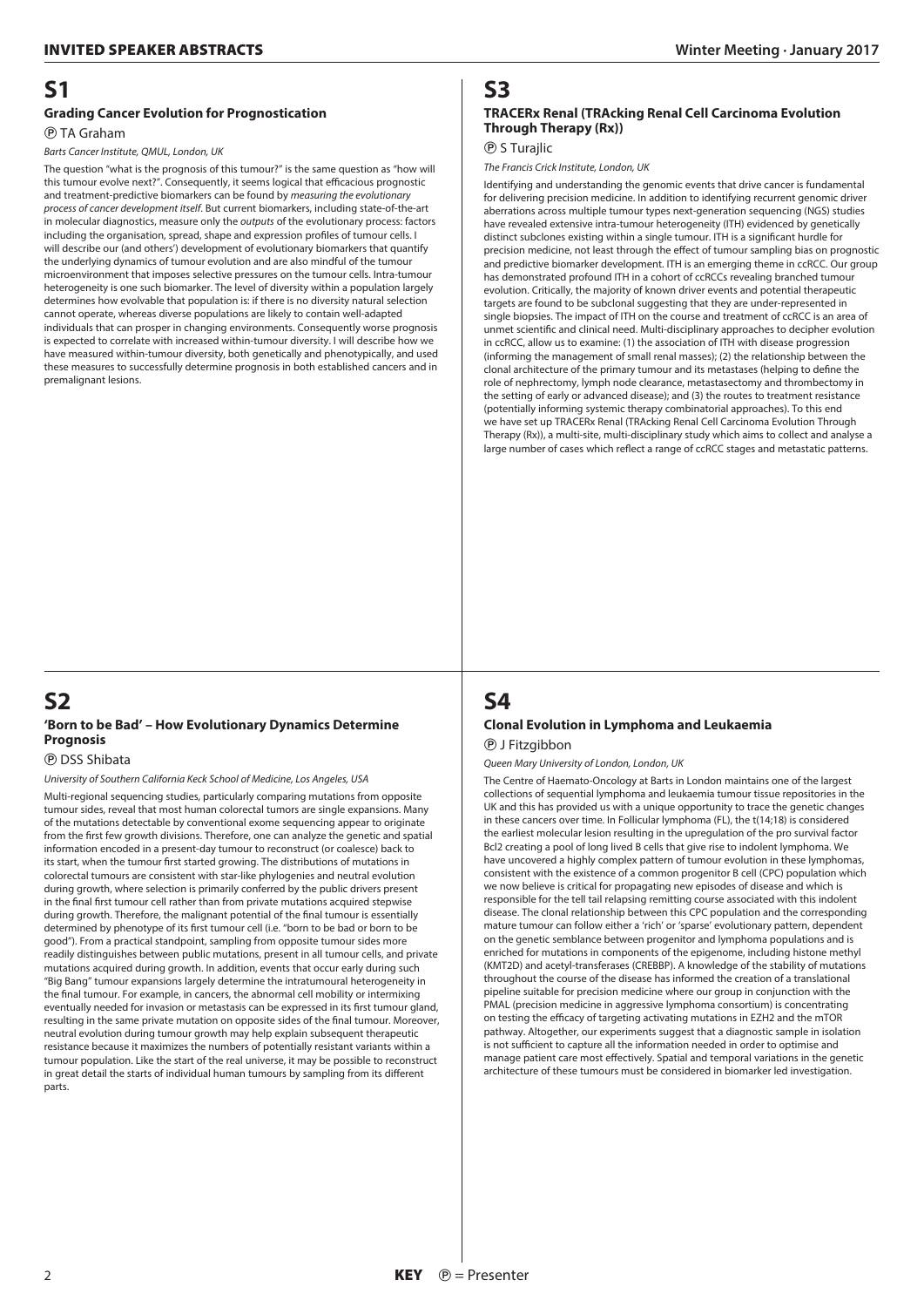### **S5**

#### **Biological Therapies and Gastrointestinal Pathology**

#### P AC Bateman

*University Hospital Southampton NHS Foundation Trust, Southampton, UK*

The advent of novel monoclonal antibody treatments designed to target specific cellular messaging pathways ('biological therapies') impact on the gastrointestinal (GI) tract in two main ways – (1) biological therapies for the treatment of inflammatory bowel disease (IBD); and (2) GI side effects of biological therapies for cancer treatment. Anti-TNF alpha monoclonal antibodies (e.g. infliximab, adalimumab) are the most commonly used biological therapies for IBD and may be very effective in ulcerative colitis (UC) and Crohn's Disease (CD) refractory to 'conventional' medical treatments. Specimens resected after these treatments often show features less characteristic of IBD than those after no biological therapy. Infliximab use has also rarely been associated with fulminant hepatic failure. Other 'general' side effects of this treatment include opportunistic infections (e.g. tuberculosis, histoplasmosis), cardiac failure, demyelinating disorders and neoplasia (e.g. lymphoma). Anti-integrin therapies (e.g. vedolizumab, etrolizumab) and a JAK inhibitor (tofacitinib) have also shown promising early results in severe IBD. Biological anti-cancer therapies are now increasingly used for a range of advanced stage tumours. These include anti CTLA-4 (cytotoxic T-lymphocyte-associated antigen 4) antibodies (e.g. ipilimumab) anti-PD-1 (programmed death 1 and programmed death ligand 1) receptor antibodies (e.g. pembrolizumab) used for malignant melanoma and several other tumours. These agents may prolong survival but side effects include colitis. The latter shows a spectrum of histological features; from changes resembling graft-versus-host disease, to severe colitis with cryptitis and crypt abscess formation. Interestingly, one biological therapy (infliximab) has been used successfully to treat steroid-resistant colitis caused by another (ipilimumab). However, colectomy has been required in severe cases.

# **S7 Biological Therapies and Renal Pathology**

#### P MM Yaqoob

*Barts Health NHS Trust and Queen Marys College, University of London, London, UK*

The biologics used in renal clinical practice include several monoclonal and polyclonal antibodies aimed at specific cellular receptors and or signalling proteins. The effect of their mechanisms of action includes depleting or blocking specific cell subpopulations, complement system, or removing circulating preformed antibodies and blocking their production. They are used commonly but not exclusively in transplantation for induction, desensitization ABO-incompatible renal, and rescue therapy of steroidresistant acute rejection. Biologics are increasingly used also in lupus nephritis, renal vasculitis and thrombotic microangiopathy (TMA) secondary to atypical hemolytic – uremic Syndrome. However, biologics used for rheumatogical (anti-TNF) and oncological (anti VEGF and Immune check inhibitors) conditions have been associated with both specific and non-specific renal lesions. It is important to be aware of these unwanted renal consequences to guide clinicians in withdrawing culprit biological agent to protect kidneys from further damage.

## **S6 Biological Therapies and Dermatopathology**

P MJD Goodfield

*Chapel Allerton Hospital, Leeds, UK*

Biological therapies have had a dramatic effect on patient care in Dermatology, particularly psoriasis. Since the introduction of the anti-TNF agents, understanding of pathways of inflammation relevant to skin disease has increased dramatically, and the range of target molecules and diseases, expanded. Even eczema, neglected for so long, may now have targeted biologics within the next few years. The use of these targeted agents has usually been predictable, both in terms of effectiveness and side effects, with infection, particularly TB, being the most common adverse events. One agent, targeting CD11a, has been withdrawn because of the high rate of PML, but in general, registry data has shown that infection risk is similar to standard systemic agents. Similarly, there appears to be no additional risk of skin cancer, solid tumours or lymphoma. However, there have been unsuspected occurrences – psoriasis appearing de-novo in patients with inflammatory bowel disease, pustular relapse in patients with psoriasis of chronic plaque pattern, eczema occurring de-novo in patients whose psoriasis or arthritis or bowel disease has successfully responded – as well as other unusual patterns of response. Coupled with the ability of biologics, particularly anti-TNFs, to stimulate auto-antibody production and sometimes frank auto-immune disease, the assessment of patients on biologics with cutaneous reactions can be complex, and involves close clinico-pathological correlation. New biologics targeting new molecules are appearing very quickly, and the ability of these agents to modify cutaneous physiology, sometimes pathologically, is an on-going clinical challenge. Tyrosine kinase inhibitors and Janus kinase inhibitors can produce an array of cutaneous effects in patients treated for non-cutaneous disease including cancer: recognising macro- and micro-scopic patterns requires close observation of many patients.